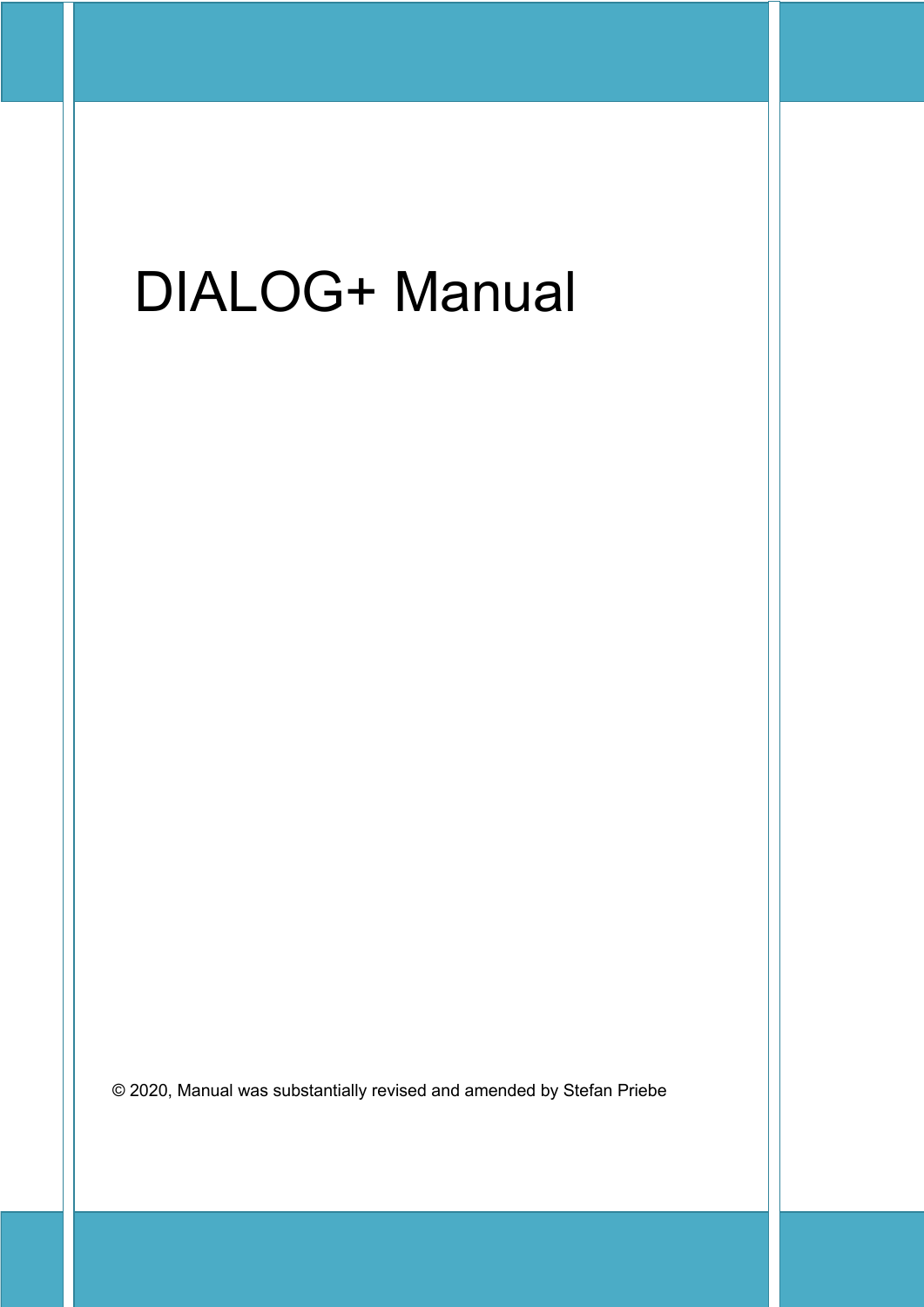# INTRODUCTION

DIALOG+ is an intervention specifically designed to make routine patient-clinician meetings therapeutically effective.

The intervention is based on quality of life research, concepts of patient-centred communication and principles of solution-focused therapy. It seeks to ensure that the patient-clinician communication is effective in facilitating and promoting positive change. DIALOG+ consists first of an assessment of the patient's satisfaction with eight life domains and three treatment aspects and an indication of their wishes for more help in each area.

The patient's ratings are summarised and reviewed, and can be compared with previous ratings. This review includes positive feedback and selection of domains for further discussion. Finally, a 4-step approach is used to address the patient's concerns and agree on further actions. The agreed actions will be shown at the beginning of the following meeting in which DIALOG+ is used.

DIALOG+ is supported by software, which runs on an iPad and Android tablets (also Android smartphones). The apps on both platforms differ very slightly, and this manual covers how to provide the intervention as a whole.

The tablet can be held and the touchscreen operated by the patient or the clinician. It can also be passed between patient and clinician or  $-$  at later stages of the session  $$ be put aside on a table when not required. Even when the tablet has been put aside, both the patient and clinician should be able to see the screen.

At the first session, the clinician should explain the procedure to the patient as they go along. At repeat sessions, the explanation may be shorter or not needed at all.

# PATIENT RATINGS

To begin with, the patient rates his/her satisfaction with 11 areas. Eight of the 11 areas are life domains: mental health, physical health, job situation, accommodation, leisure activities, relationship with partner/family, friendships, personal safety. Three areas are treatment aspects: medication, practical help, and meetings with clinicians. The questions on life domains reflect subjective quality of life, while the questions on treatment aspects reflect treatment satisfaction.

If patients ask for the meaning of the items to be clarified, clinicians can provide an explanation, but this should be very brief and general. There are no precise definitions for the 11 areas, and each question covers the patient's general satisfaction with the given area, e.g. with their current job or with the fact that they do not have a job. The treatment aspects reflect satisfaction with the medication (or – when appropriate - the fact that they do not receive any), their meetings with the clinicians in the given service, and every other type of practical help and access to resources (e.g. benefits, job centres, accommodation, contact centres) that the service may provide.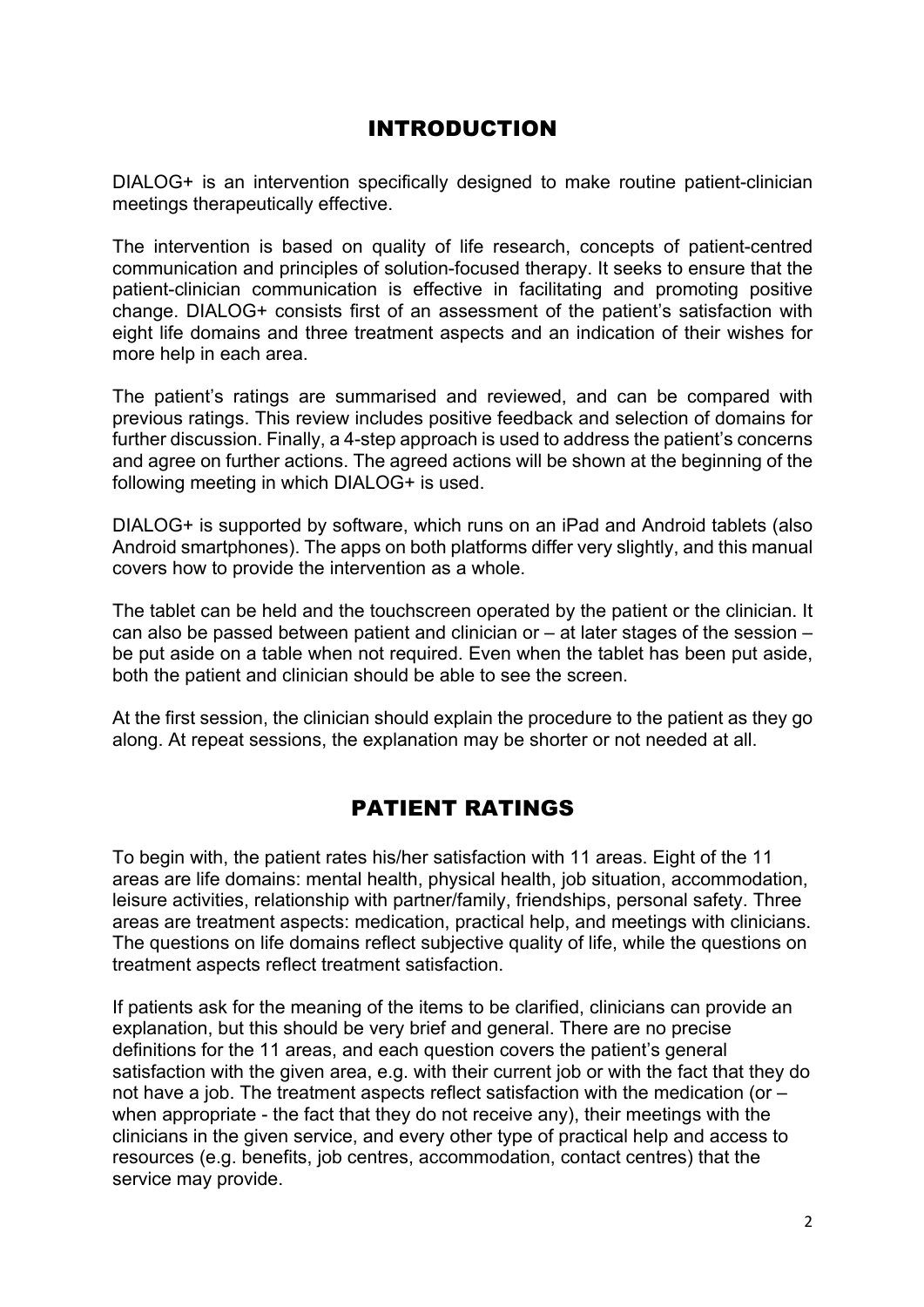If the patient feels there are multiple parts of a life domain (e.g. family *and* partner) or a treatment aspect (e.g. different drugs) and that their satisfaction with these different parts varies, they should be encouraged to rate the part that is currently most important to them.

The 11 areas do not directly address every possible problem that patients may have, but they have been shown to allow patients to raise any concern that is important to them. For example, there is no question on the scale in relation to financial situation, although this is important to many patients. Yet, they usually reflect concerns about their financial situation in ratings of other life domains in which finances are relevant such as job situation or leisure activities.

The satisfaction ratings are provided on a scale of 1 ('totally dissatisfied') to 7 ('totally satisfied') with 4 ('in the middle') being the neutral middle. Following each satisfaction rating, there is a question as to whether the patient wishes to receive more help in the given life domain or with the given treatment aspect. These questions are to be answered with yes or no.

On initiating the software, the clinician and the patient are presented with the first area, which is mental health. The remaining 10 areas are visible underneath, in truncated form (see Figure 1).



*Figure 1: Assessment, as seen in the DIALOG software. The active question is mental health, which has been rated as 4, 'in the middle'. The remaining 10 areas of the assessment appear underneath, in truncated form*

The patient provides ratings for each area. When answering a question, the other questions are truncated, with the already provided answers still visible. The ratings should not be discussed at this stage.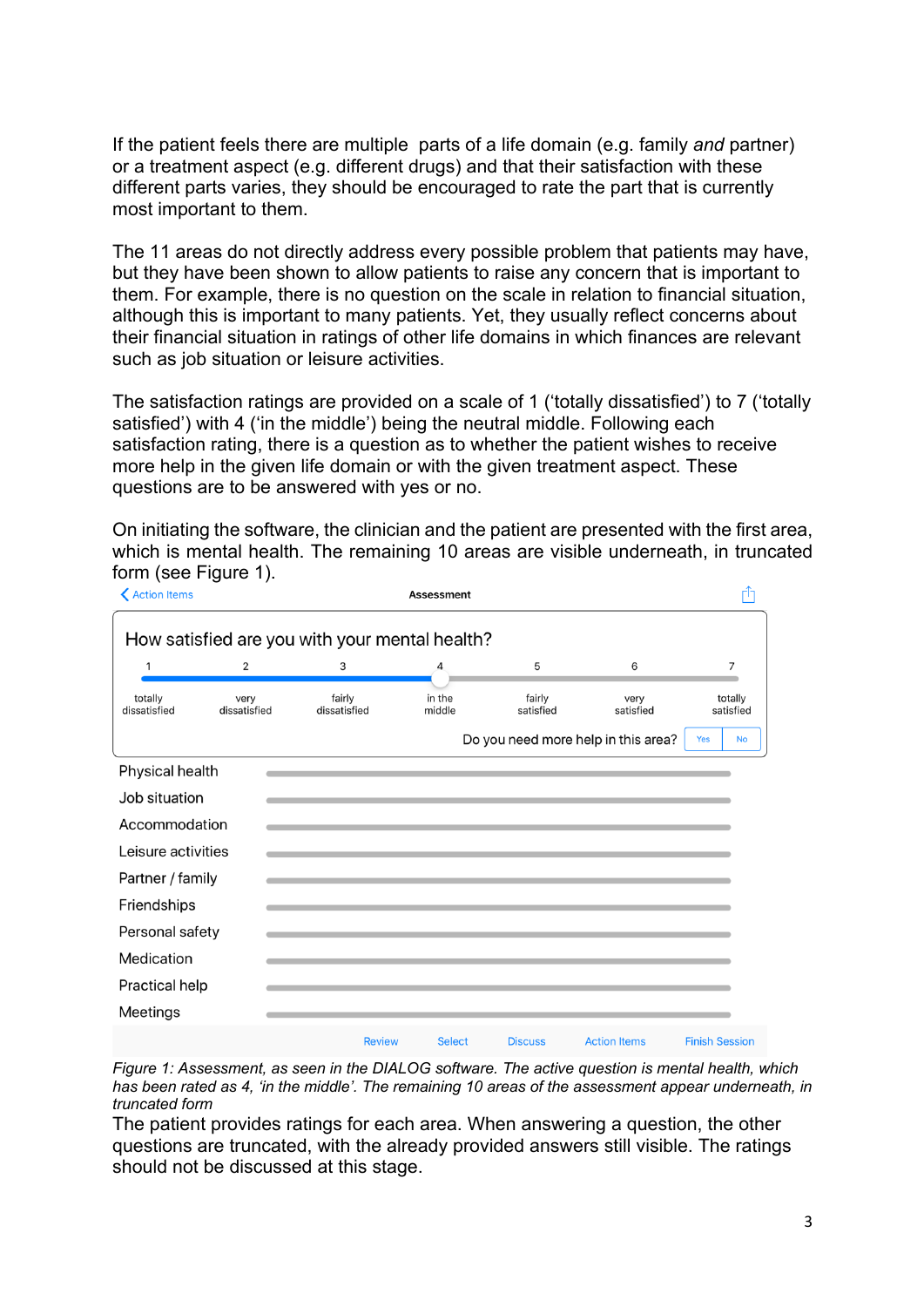Patients can choose not to answer a particular satisfaction question. However, once a satisfaction rating has been given, the question for more help must also be answered.

# REVIEW OF RATINGS

On completing the ratings, the patient and clinician can see an overview of all the ratings and answers to the questions as to whether more help is needed. The overview can be used for a brief reflection of the current strengths and problems in the patient's life.

#### **Comparison with previous ratings**

From the second use of DIALOG+ onwards, the current ratings can be compared with those of any single previous session. The ratings from the selected past session appear in orange, next to the ratings from the current session which are shown in blue (see Figure 2). The bars represent the satisfaction ratings, the ticks the answers to the questions as to whether more help is needed.



*Figure 2: Timeline feature. Dates of previous meetings are displayed at the top. Pressing on any of these will display the ratings from that date in orange*

#### **Positive feedback**

To initiate the review with the patient, the clinician should briefly comment on positive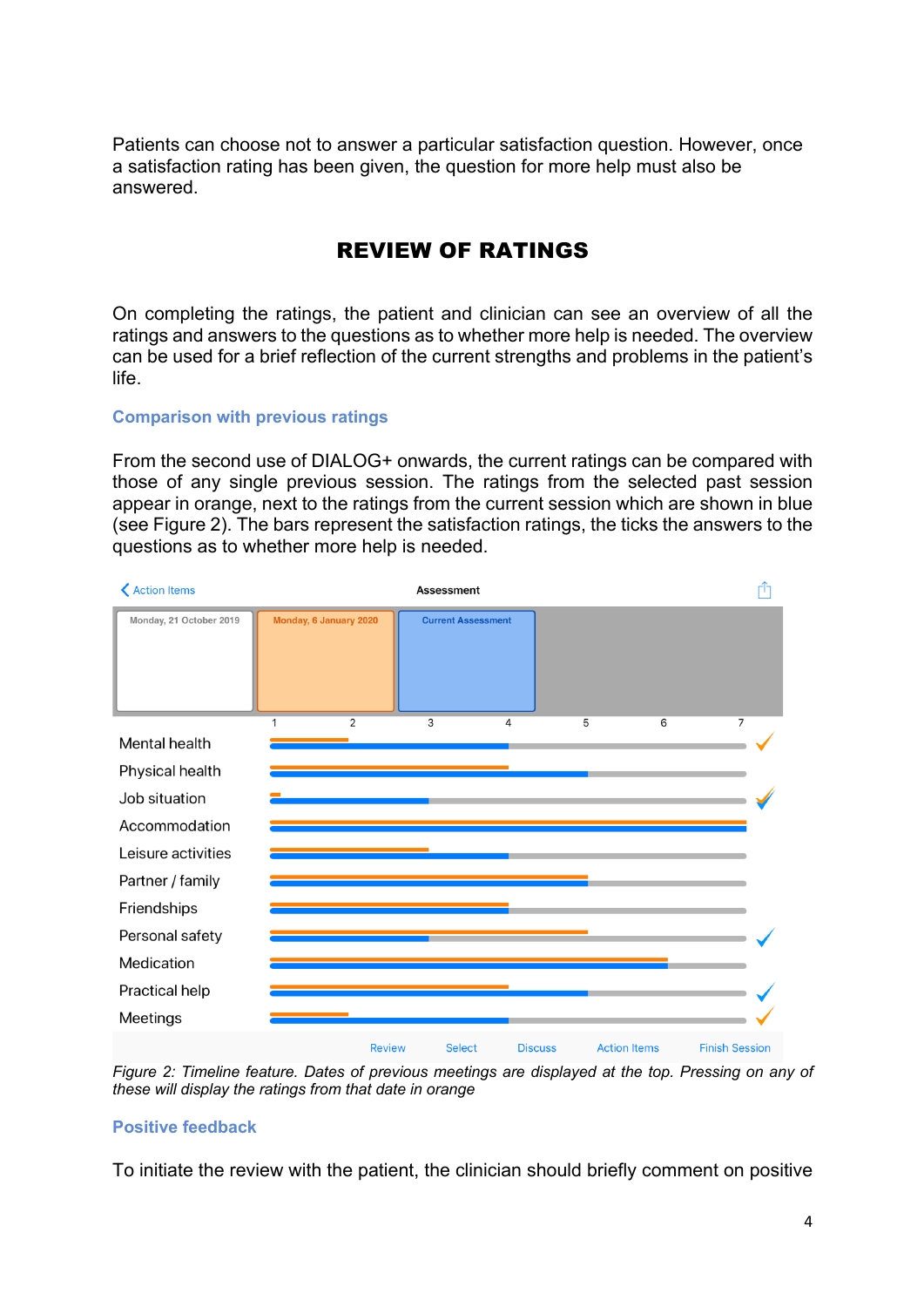ratings, generally those rated at 5 or higher, and - from the second session onwards those that have improved compared to the previous session. If there is no area rated 5 or higher and no improvement since the previous session, the clinician can provide a positive comment on ratings that are relatively higher than others. This is to ensure that positive thoughts, feelings and/or behaviours are noted and reinforced.

#### **Examples:**

"Satisfaction with friendships has gone from 3 to 5 since the last time we met. That's a big jump! What did you do to achieve this?"

"What are you doing differently that makes you very satisfied?" "That's very good! How can you maintain this?"

#### **Selection of areas for further discussion**

Once the ratings have been summarised and possibly compared with previous ratings, the patient decides which area(s) should be discussed in the current session. These areas will be discussed in greater depth using the '4-step approach', described later in this manual. No more than three areas should be selected for discussion in one session. Depending on time constraints, this can be reduced to two or even one area, in which case this should be stated clearly by the clinician before the patient is asked to select area(s) for discussion. In case the patient struggles to select any area, the clinician can suggest one and ask for the patient's agreement.

Commonly, areas with low satisfaction ratings (particularly those with ratings below 4) are selected. However, the selection is at the patient's discretion. For example, they may want to discuss a life domain or treatment aspect on the basis of a request for additional help or a recent concern even though the current satisfaction rating is 4 or higher. Selected areas are highlighted on the screen.

When an area is selected for discussion, a 'pop up' screen will appear (see Figure 3) to assist the patient and clinician in going through the 4-step approach described later in this manual.

The discussion of each area ends with the documentation of actions. Patient and clinician can then move on to the next selected area. When all selected areas have been discussed and agreed actions been documented, the clinician can finish the session and save the data.

In the next part of the manual the 4-step approach is explained.

# THE 4-STEP APPROACH

The patient's concerns in each area selected for discussion is addressed in a 4-stepapproach. The approach is intended to help patients and clinicians to understand the patients' concerns ('understanding'), identify scenarios for improvement ('looking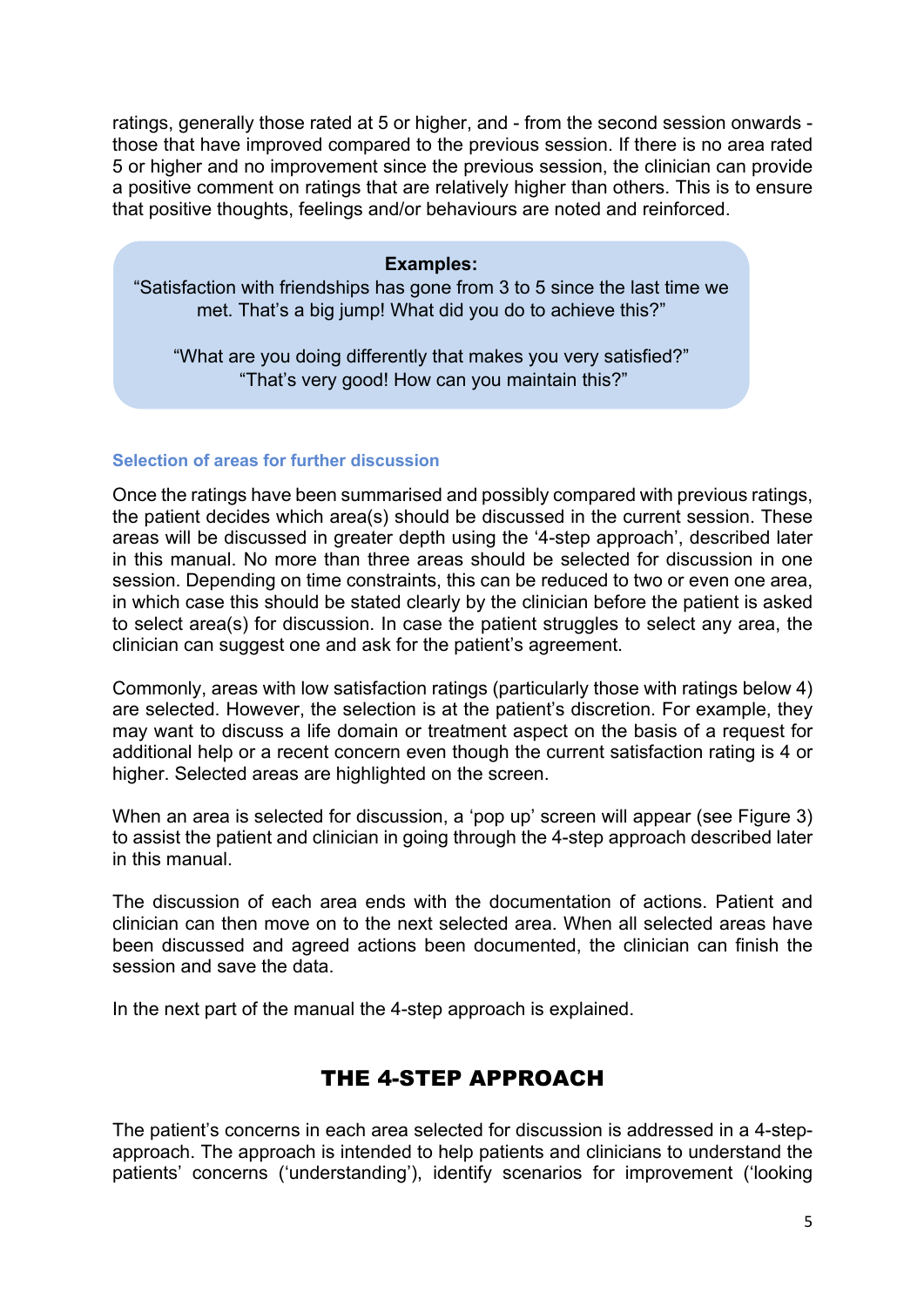forward'), explore options for actions ('exploring'), and finally agree on actions for improving the patients' condition and social situation ('agreeing').

When discussing an area, the screen shows (see Figure 3):

- the current rating in the given domain,
- the request for additional help (if applicable),
- the 4 steps of the 4-step approach, and
- a text box for documenting agreed action in the  $4<sup>th</sup>$  step.

| K Action Items  |                                        | <b>Discuss</b>                                               |                |                                  |   |   |   | <b>Done</b> | гĥ                    |
|-----------------|----------------------------------------|--------------------------------------------------------------|----------------|----------------------------------|---|---|---|-------------|-----------------------|
| Monday, 21 Oct  | Job situation                          | 1                                                            | $\overline{2}$ | 3                                | 4 | 5 | 6 | 7           |                       |
|                 |                                        |                                                              |                |                                  |   |   |   |             |                       |
|                 | Step 1                                 | Understanding                                                |                |                                  |   |   |   | (i)         |                       |
|                 |                                        | - Why this rating and not a lower one?<br>- What is working? |                |                                  |   |   |   |             |                       |
| <b>Mental</b>   |                                        |                                                              |                |                                  |   |   |   |             | $\overline{7}$        |
|                 | Step 2                                 | Looking forward                                              |                |                                  |   |   |   | $\odot$     |                       |
| <b>Physical</b> |                                        | - Best case scenario?<br>- Smallest improvement?             |                |                                  |   |   |   |             |                       |
| Job situ        |                                        |                                                              |                |                                  |   |   |   |             |                       |
| <b>Accomm</b>   | Step 3                                 | Considering options                                          |                |                                  |   |   |   | $\odot$     |                       |
| Leisure a       |                                        | - What can the patient do?                                   |                |                                  |   |   |   |             |                       |
| Partner         |                                        | - What can the clinician do?<br>- What can others do?        |                |                                  |   |   |   |             |                       |
| <b>Friend:</b>  | Step 4<br>Agreeing on actions Add Edit |                                                              |                |                                  |   |   |   | (i)         |                       |
| Personal        |                                        |                                                              |                |                                  |   |   |   |             |                       |
| <b>Medic</b>    |                                        |                                                              |                |                                  |   |   |   |             |                       |
| Practica        |                                        |                                                              |                |                                  |   |   |   |             |                       |
| <b>Meet</b>     |                                        |                                                              |                |                                  |   |   |   |             |                       |
|                 |                                        |                                                              |                | $\qquad \qquad \circ$<br>$\circ$ |   |   |   |             | <b>Finish Session</b> |

*Figure 3: The 4-step approach as depicted in the software. The area for further discussion is visible at the top, with a summary of the steps to be taken underneath.*

The four steps are:

**Understanding** – exploring both positive and negative aspects of the situation in the given area. Patients are first asked to explain the reasons for their concerns and dissatisfaction (where applicable). Then patients are encouraged to consider their existing strengths or coping strategies within the situation. **1**

**Looking forward** – directing patients from a description of the problem to considering desired alternative scenarios. Patients are asked to imagine what changes they would like to see to replace the current undesirable situation. This can focus on long-term preferred outcomes and more short-term small changes. **2**

**Exploring options** – asking patients about what practical actions might help to bring about the desired change. This covers actions taken by the patient, the clinician or someone else. **3**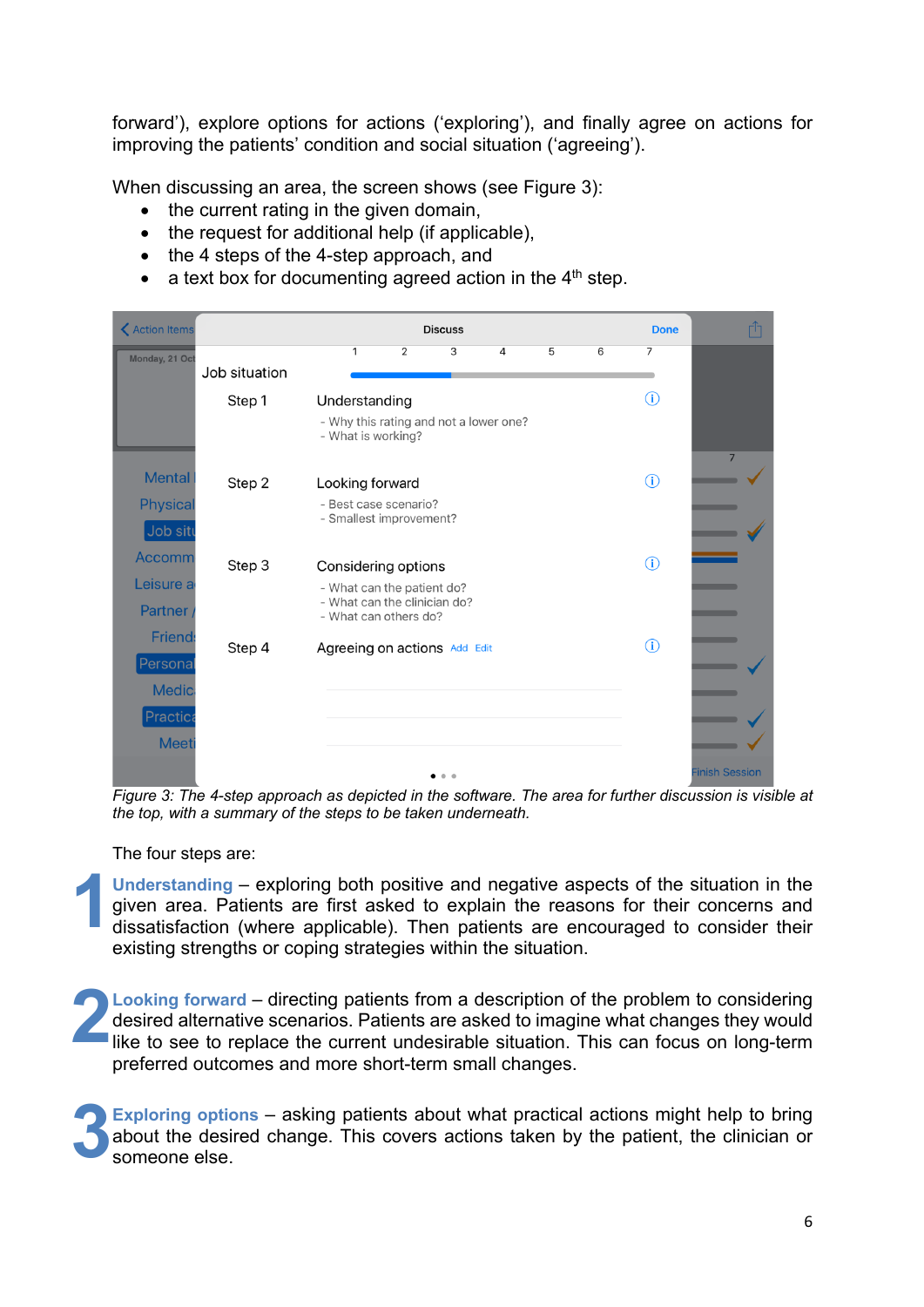**Agreeing on actions –** agreeing on defined actions to improve the patients' condition and/or social situation. This step involves an agreement on specific and defined actions from the patient or the clinician or both. The agreed actions are briefly documented. **4**

On pressing the 'i' button on the screen a page appears with an explanation of the given step and illustrating examples.

# STEP 1: Understanding

The aim of step 1 is for both patient and clinician to gain a shared understanding of the patient's current situation. There are two parts to understanding:

**(i) Exploring**

First, the clinician should explore the patient's concerns related to the given life domain or treatment aspect, including the reasons for why they have selected it for discussion, e.g. why they have rated their satisfaction as low or feel that they need more help.



## **(ii) Identifying what works**

Next, clinicians should now ask patients to identify what is working well within the current situation and why the rating is not even lower than it is (or when the rating is a 1 how the patient has managed this situation). The assumption is that, no matter how bad things may be, patients somehow manage to cope. Building an awareness of the strengths within the situation is intended to help promote the patient's confidence and motivation for change.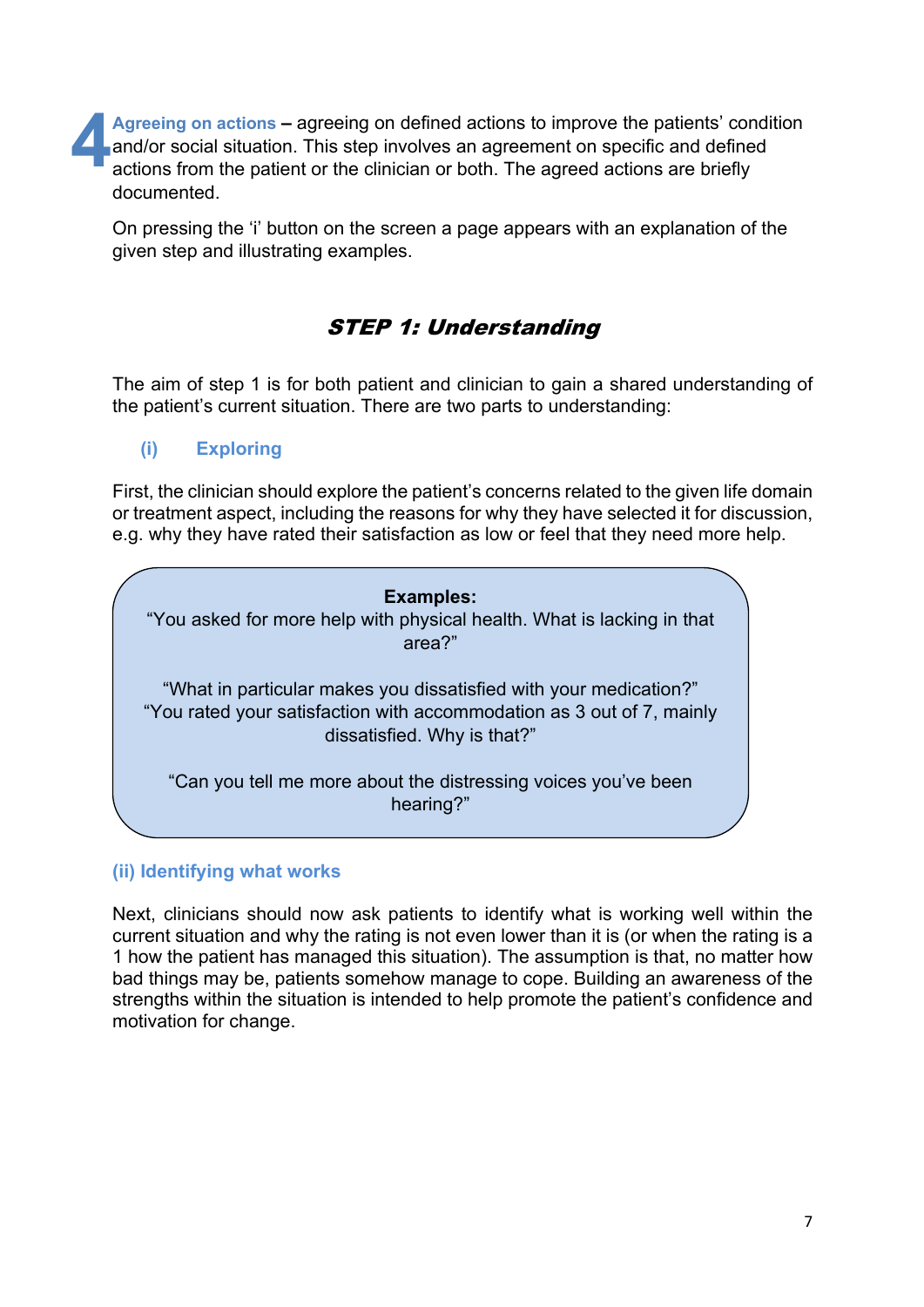## **Examples:**

"Although you are mainly dissatisfied with your physical health, at least you are not at the bottom end of the scale. What is helping to keep you from being totally dissatisfied?"

"It's encouraging that your satisfaction with your accommodation is 2 rather than 1. So what is working well with your accommodation?"

"Your satisfaction with your relationship is 3. What makes your situation better than a 2 or a 1?"

"When you feel totally dissatisfied with your mental health, what helps you to cope? Are there moments when you feel less distressed?"

# STEP 2: Looking Forward

Having explored both negative and positive aspects of the current situation in the selected area in step 1, step 2 focuses on the future and establishes the patient's desired changes to their situation. This is to encourage patients to think about and describe what an improvement in their situation would look like, and what changes would be a sign of progress.

Clinicians should seek to elicit a clear picture of the future from the patients that is:

- detailed
- characterised by tangible behaviours rather than vague feelings (e.g. "I would talk more to my neighbours" rather than "I would feel more included in my community")
- defined by the presence rather than the absence of something (e.g. "I would have the energy to get a part-time job" rather than "I would not feel as tired all the time").

## **(i) What is the patient's 'best-case scenario'?**

First, the clinician should ask the patient to describe the ideal outcome they would like to achieve; essentially, what would be different if the patient scored 7 out of 7 (totally satisfied). The best-case scenario is often, but not always, a long-term outcome. Frequently, the best-case scenario cannot occur very soon, and sometimes not at all. Nevertheless, it should always be acknowledged and respected by the clinician as the patient's goal.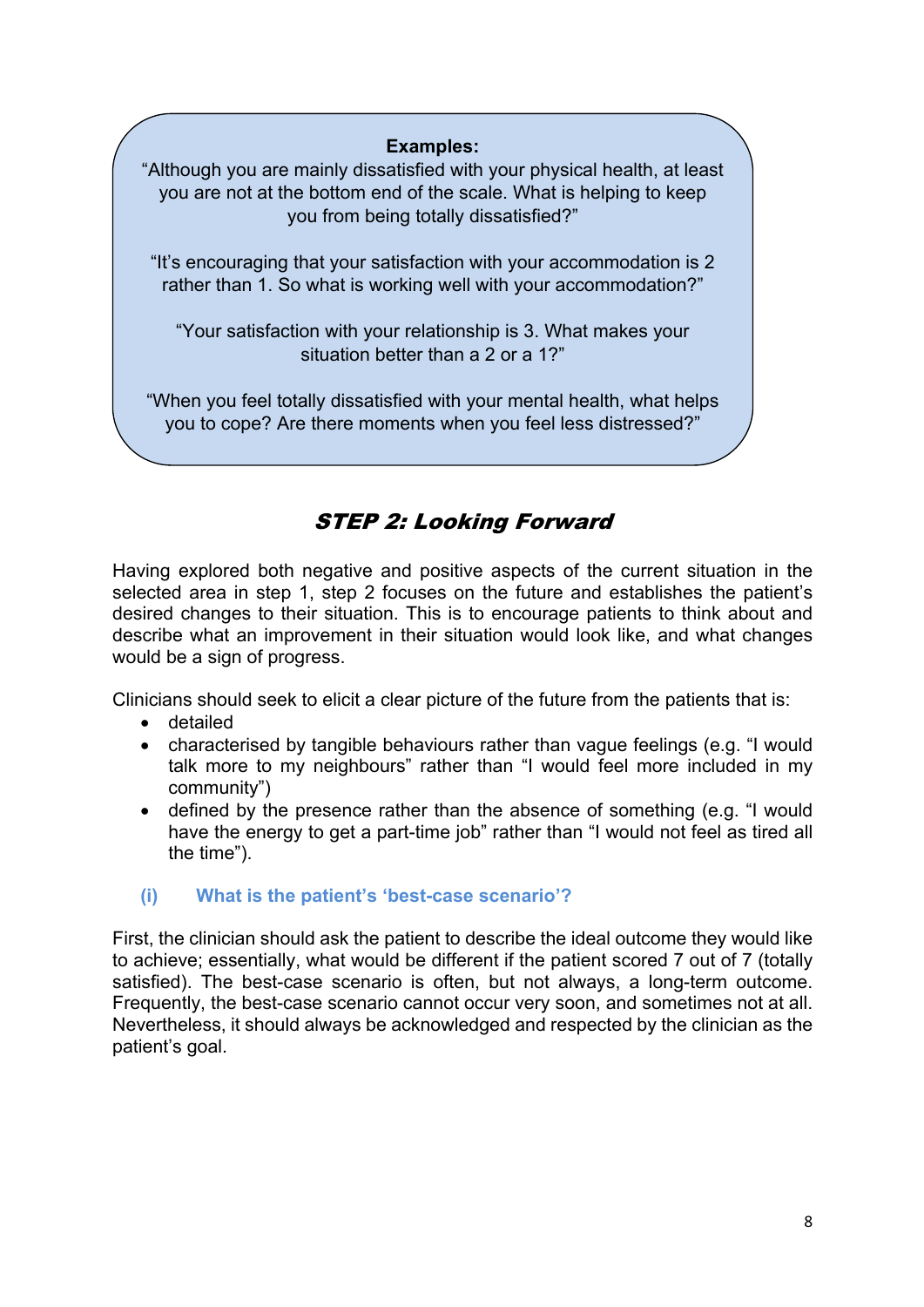## **Examples:**

"You're unhappy with your employment situation: What would be the best possible employment situation for you?"

"If your satisfaction with physical health was 7 (totally satisfied), what exactly would be different?"

"If tomorrow morning you woke up and all your problems with your family had gone, what would that situation look like?"

"What would rating 7 out of 7 for medication mean to you?"

## **(ii) What small changes would make a difference?**

Next, the clinician should ask the patient to describe small changes that would still make a meaningful difference to their life. The patient is asked to consider what smallest change would still mean an improvement usually of just one point on the rating scale.

## **Examples:**

"Until you are rehoused in the coming months, what small improvement to your accommodation would make it more acceptable to you?"

"You rate your friendships as 3 – what would need to be different for you to reach 4 - just one point higher on the scale?"

"What is the smallest noticeable change that you would see as a sign of improved mental health?"

"It can take time to adapt to new medication, especially when you are experiencing side effects. What would be the first sign that you were adjusting to it?"

# STEP 3: Exploring options

Having introduced a forward-looking perspective in step 2, in step 3 the patient and clinician explore what may be done to bring about the desired changes. These options involve what the patient might do themselves, what the clinician might do – potentially involving other services -, and what other people in the patient's life or in professional services might do. The clinician asks the patient about all the options they can think of as potentially helpful.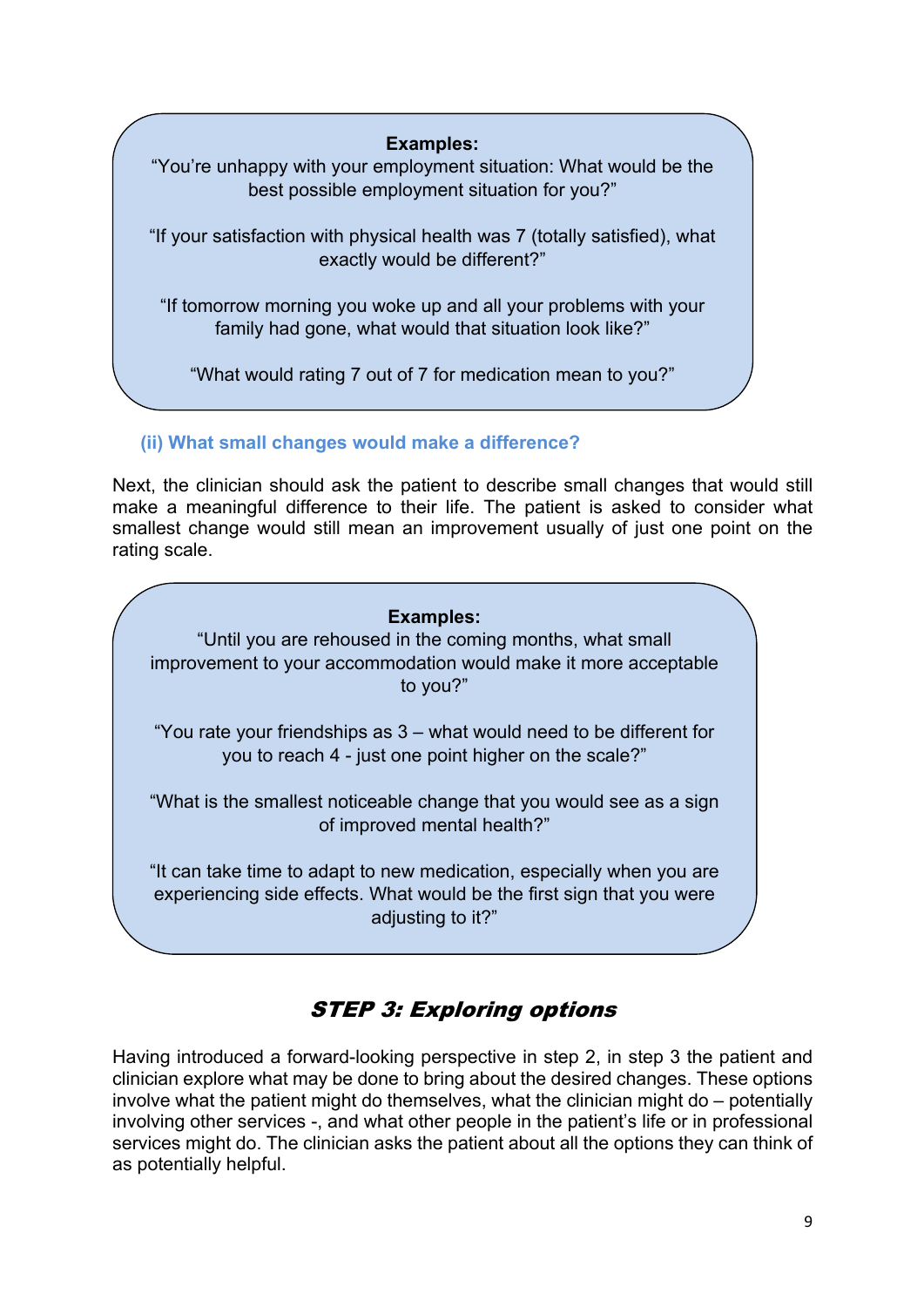The clinician can also propose different options themselves, and ask for the patient's opinion on them.

**In step 3, three kinds of questions can be asked:** 

**1. 'What can the patient do?'**

First, the clinician invites the patient to think of all the possible things they might be able to do to help their own situation.



## **2. 'What the clinician can do'**

Next, the clinician asks the patient about what the clinician might do to support the patient, and what resources or services they can provide. The clinician can also provide their own suggestions about what they might do.

#### **Examples:**

"Is there anything I can do to help to make you less anxious about leaving the house to attend your meetings?"

"What kind of support from our team do you need to help you in finding a job?"

"I wonder whether a leaflet describing pros and cons of taking medication would be something you may find helpful?"

"There is a Hearing Voices group running here. Might that be something you would like to try?"

## **3. 'What other people can do'**

In the last part of step 3, the clinician asks the patient what other people might do to help them improve their situation. Other people could include friends, family members,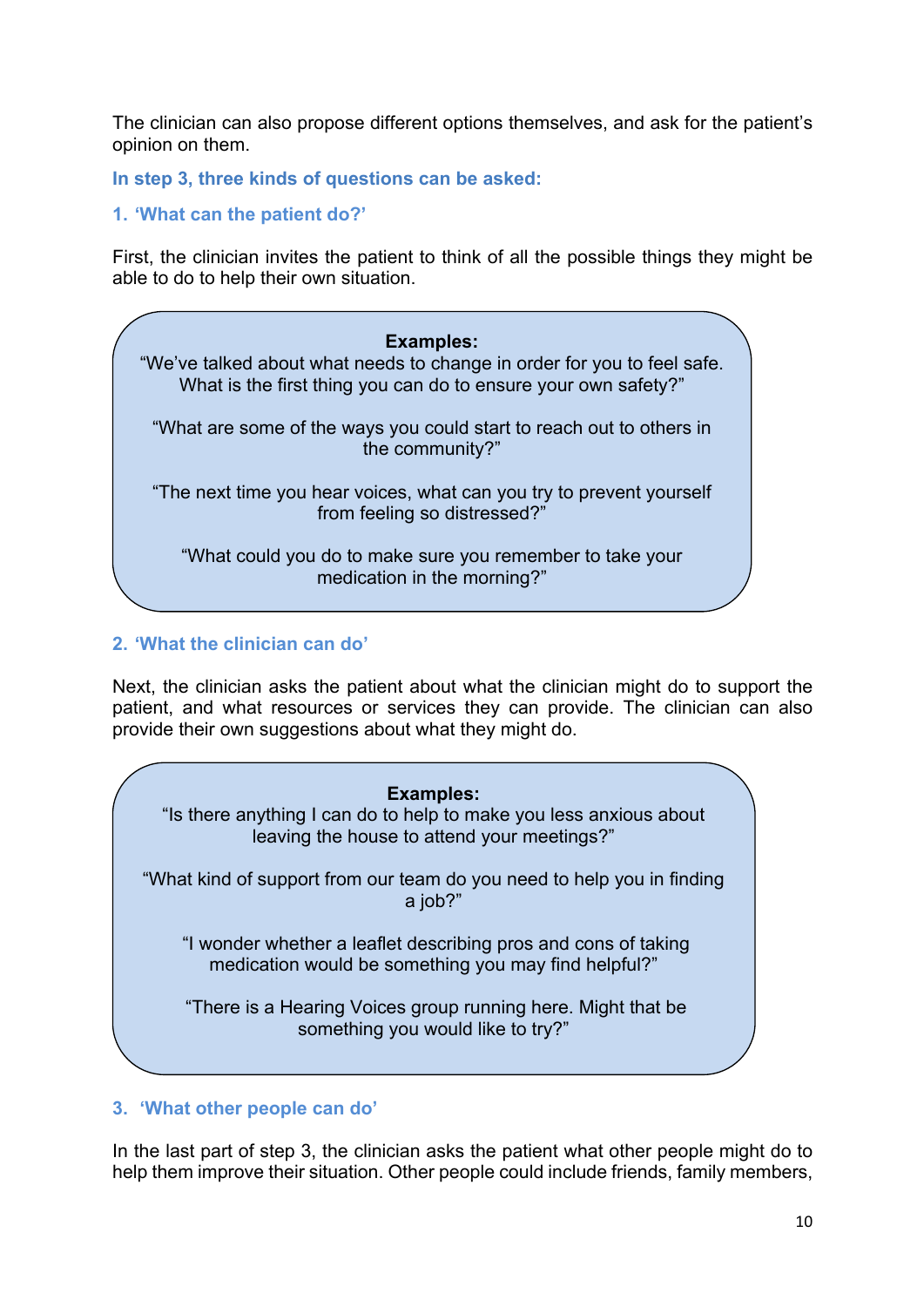relatives, neighbours, colleagues, befrienders, support workers, fellow patients or other supporters.



# STEP 4: Agreeing on Actions

Through steps 1 to 3, both the patient and clinician have developed an understanding of the patient's current situation, thought about desired changes for the future, and identified options for moving forward. The goal of step 4 is to reach an agreement on what action(s) should be taken, and by whom.

Sometimes, having considered the various options in step 3, the patient will have a clear idea of what action should be taken and it is appropriate to invite the patient to take the lead with any decision.

#### **Examples:**

"We've talked about a lot of different options today. Which ones will we go for?"

"Of all the options we've discussed, are there some in particular that you are leaning towards?"

"Let's decide on the best way forward. Which options shall we try out, before we meet again?"

Sometimes, the clinician may take the lead in suggesting one or more actions and explore whether the patient agrees.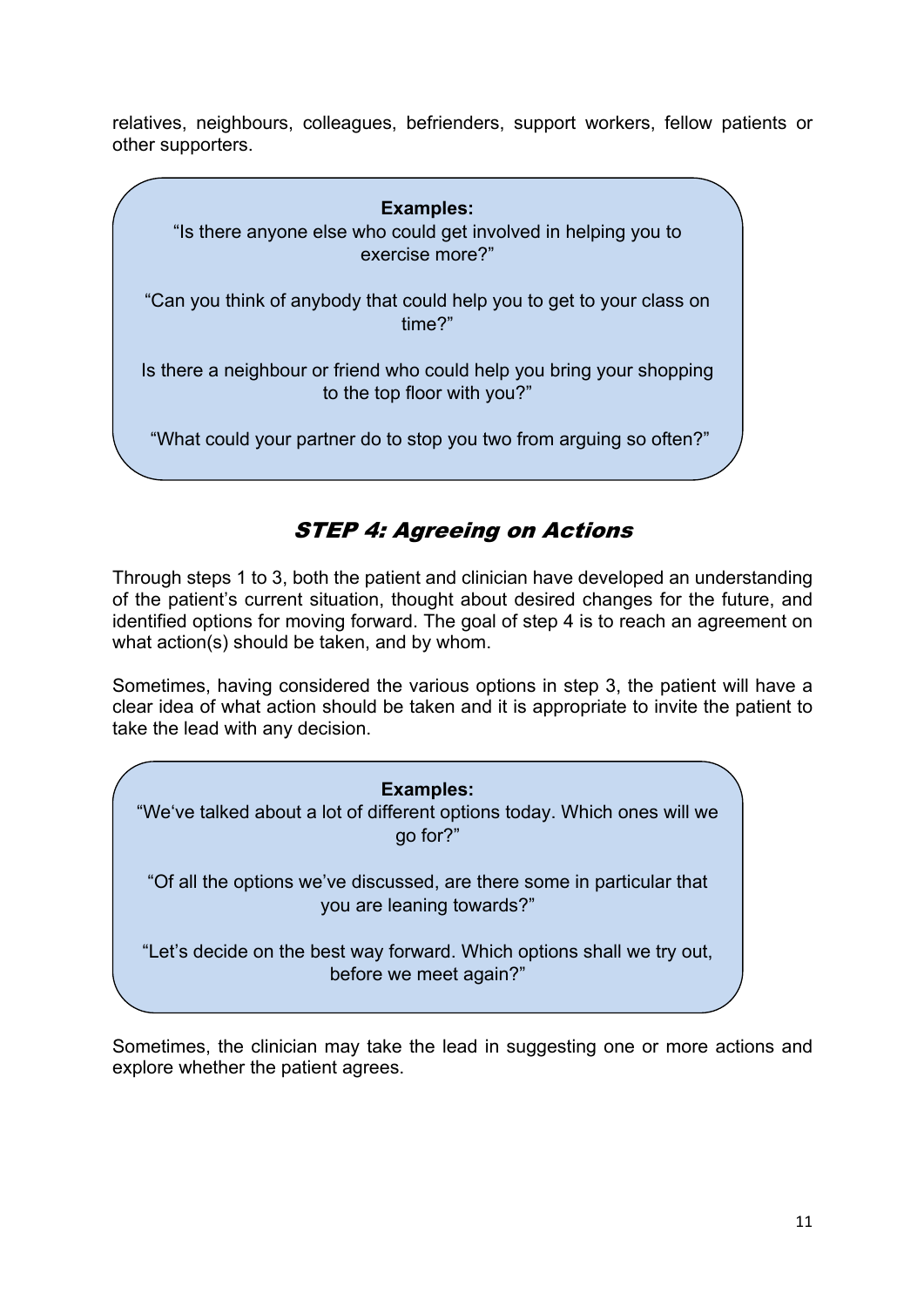#### **Examples:**

"I think a visit to the Day Centre we talked about would be a good start to feeling less isolated. Can we agree that you will try that this month and we'll see how you got on next time?"

"Regarding your job situation, I suggest that you ask your partner to help you type up your C.V. and I'll make an appointment on your behalf with the Back-to-Employment Officer. Is this alright with you?"

Occasionally, patient and clinician may not agree on an immediate 'action'; instead, the patient might decide to spend more time thinking about the different options discussed between now and the next session in which case this should also be documented.

#### **Examples:**

"You cannot decide today about whether you're ready to come off medication. Do you want to think about it and let me know when you have come to a decision?"

"If you feel uncomfortable, there is no need to decide today whether you want to go back to regular employment. Can we agree that you think about it and we revisit the issue next time?"

Once an action item has been decided, the clinician should document it in the text box provided (see Figure 3). The documentation should be brief, but precise, i.e. who is supposed to do what, if possible expressed as behaviour that can be reviewed.

At the end of a session, all agreed actions across all discussed areas should be At the end of a session, an agreed actions across an discussed areas should be summarised. Normally, no more than a total of three actions should be given to the patient in one session.

The summary of actions can be printed from a screenshot of the tablet screen, written in a notebook or sent as a message to the patient's phone via email at the end of each session.

# REVIEWING ACTIONS

From the second use of DIALOG+ onwards, sessions should start with a review of the actions that were agreed at the previous session. A reminder of the agreed action(s) will appear at the start of each repeat session. The review should be brief and focus on what actually happened. Clinicians should positively comment on any actions that were implemented by the patient, but refrain from analysing the reasons for why one or more agreed actions may not have been implemented.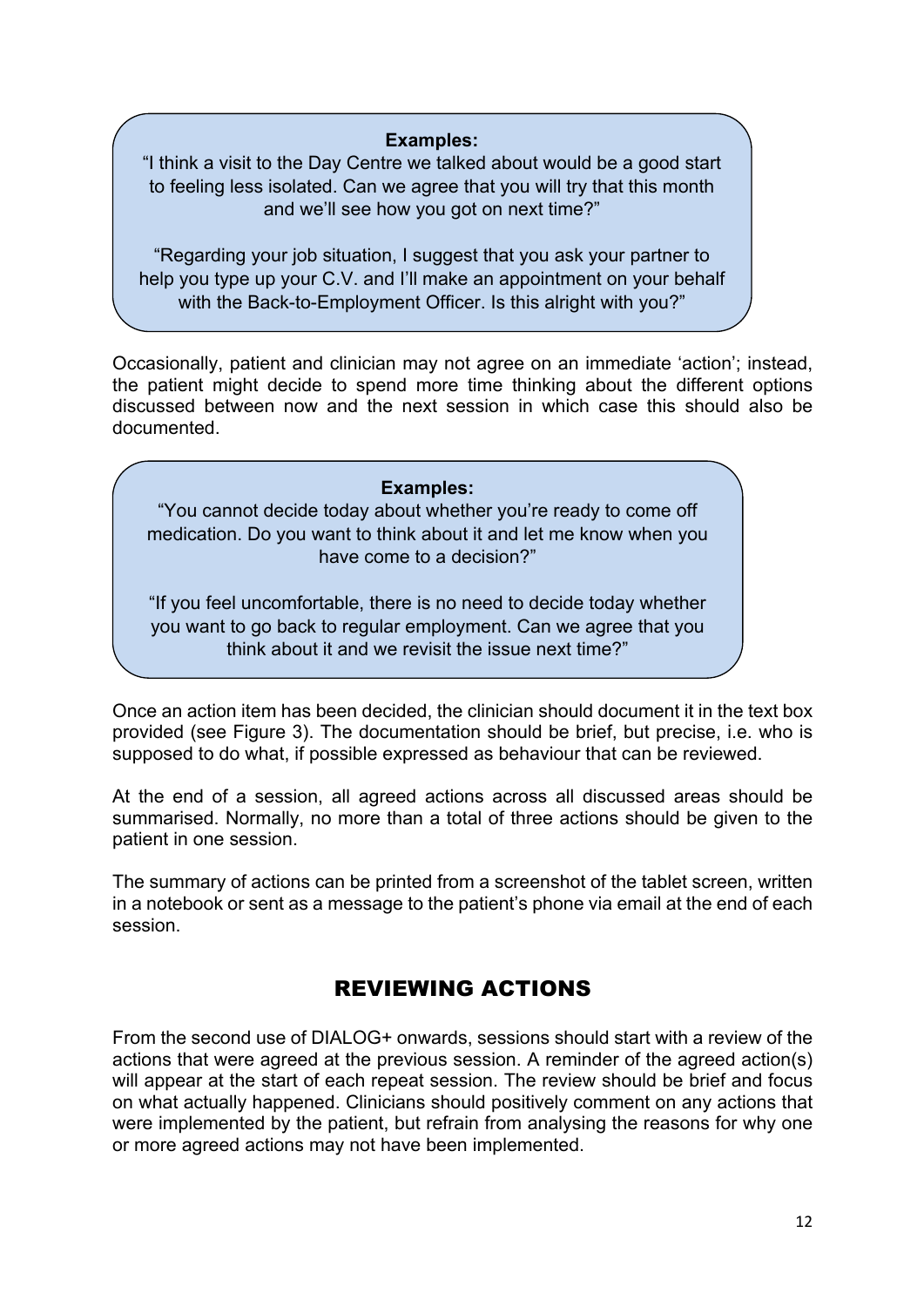# SUMMARY OF THE 4-STEP APPROACH

#### **1. Understanding**

**a. Exploring** reasons for dissatisfaction/wishes for additional help

E.g.: *"What makes you dissatisfied with…?"*

**b. What works** and what are the positive aspects within the situation

E.g.: *"What makes you rate your medication 3 rather than 1?"*

#### **2. Looking forward**

 $\overline{\mathbf{J}}$ 

**a. Best-case scenario** for the person in the given domain

E.g.: *"If your satisfaction with your accommodation was 7 (totally satisfied) how would you know?"*

**b. Small changes** that would be a sign of improvement for the patient E.g.: *"What would need to happen for you to move from 3 (fairly dissatisfied) to 4 (in the middle) with your accommodation?"* 

#### **3. Exploring options**

 $\overline{\mathbf{r}}$ 

**a. What the patient can do** to make the desired change happen

**b. What the clinician can do** and what services they can offer to help with that

**c. What others can do** and how should they be involved in the process

## $\overline{\mathbf{v}}$

## **4. Agreeing on action**

## *Guidelines*

**Summary** of what was discussed

**Documentation** of what patient and clinician have agreed on

# SUMMARY OF DIALOG+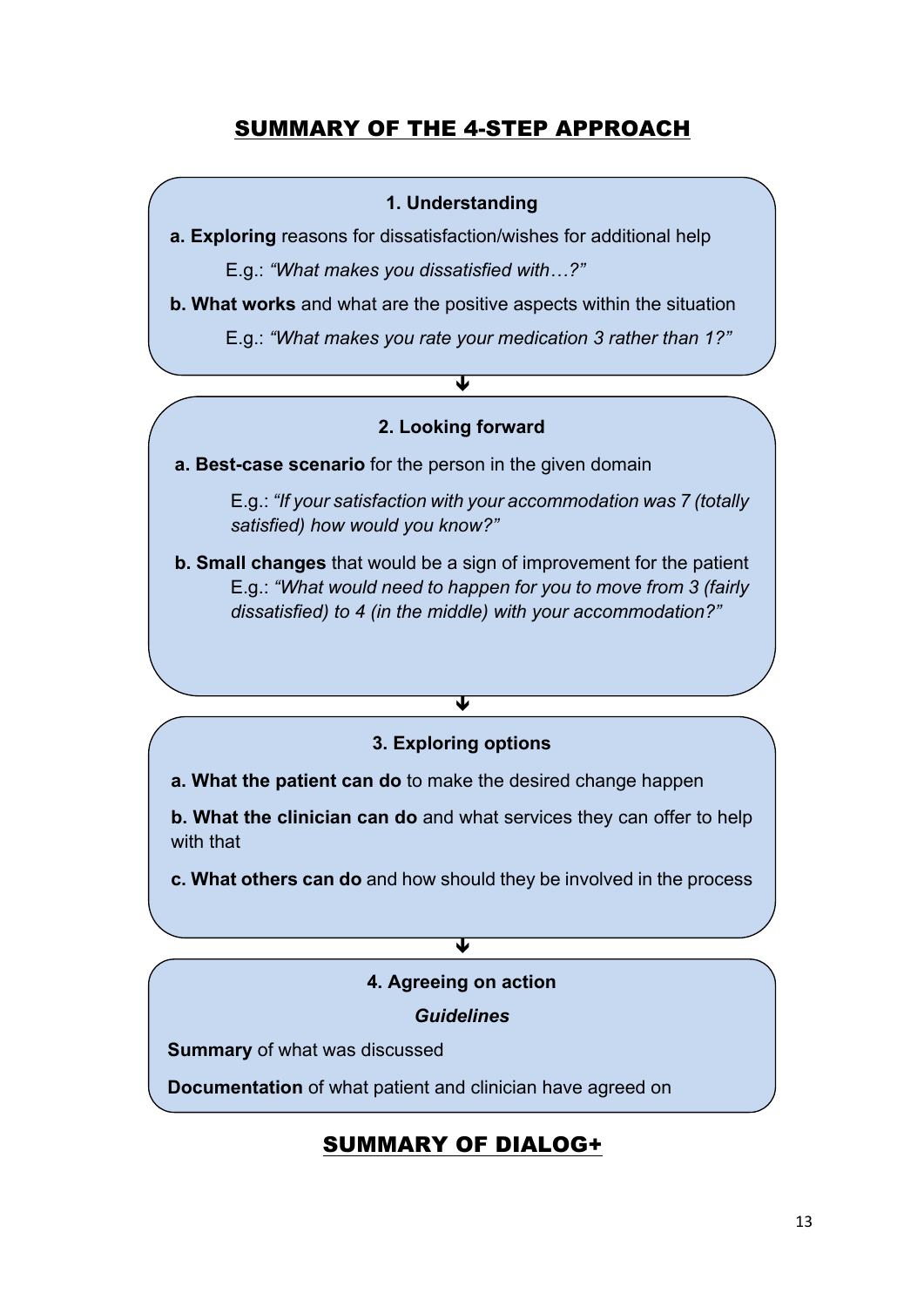(From the second session onwards)

Reviewing actions set in the previous session

 $\overline{\textbf{v}}$ 

Assessment of patient's satisfaction with 11 areas and needs for more

 $\overline{\textbf{t}}$  $\mathsf{S}$  is a greed, you'll keep thinking about the various housing about the various housing options and we'll keep revisit the matter next time. The matter next time  $\mathbf{u}$ help

Review of ratings:

Positive feedback and selection of areas for further discussion

 $\overline{\textbf{v}}$ 

 $\mathbf{S}$  is a greed, you'll keep thinking about the various housing about the various housing options and we'll keep

Use of the 4-step approach to address the selected areas:

"So it's agreed, you'll keep thinking about the various housing about the various housing options and we'll keep **1. Understanding** (Reasons for dissatisfaction/wishes for more help and 'what works')

**2. Looking forward** (Best-case scenario and small changes)

**3. Exploring options** (What the patient can do, what the clinician can do and what others can do)

**4. Agreeing on action** (Decision-making and documentation)